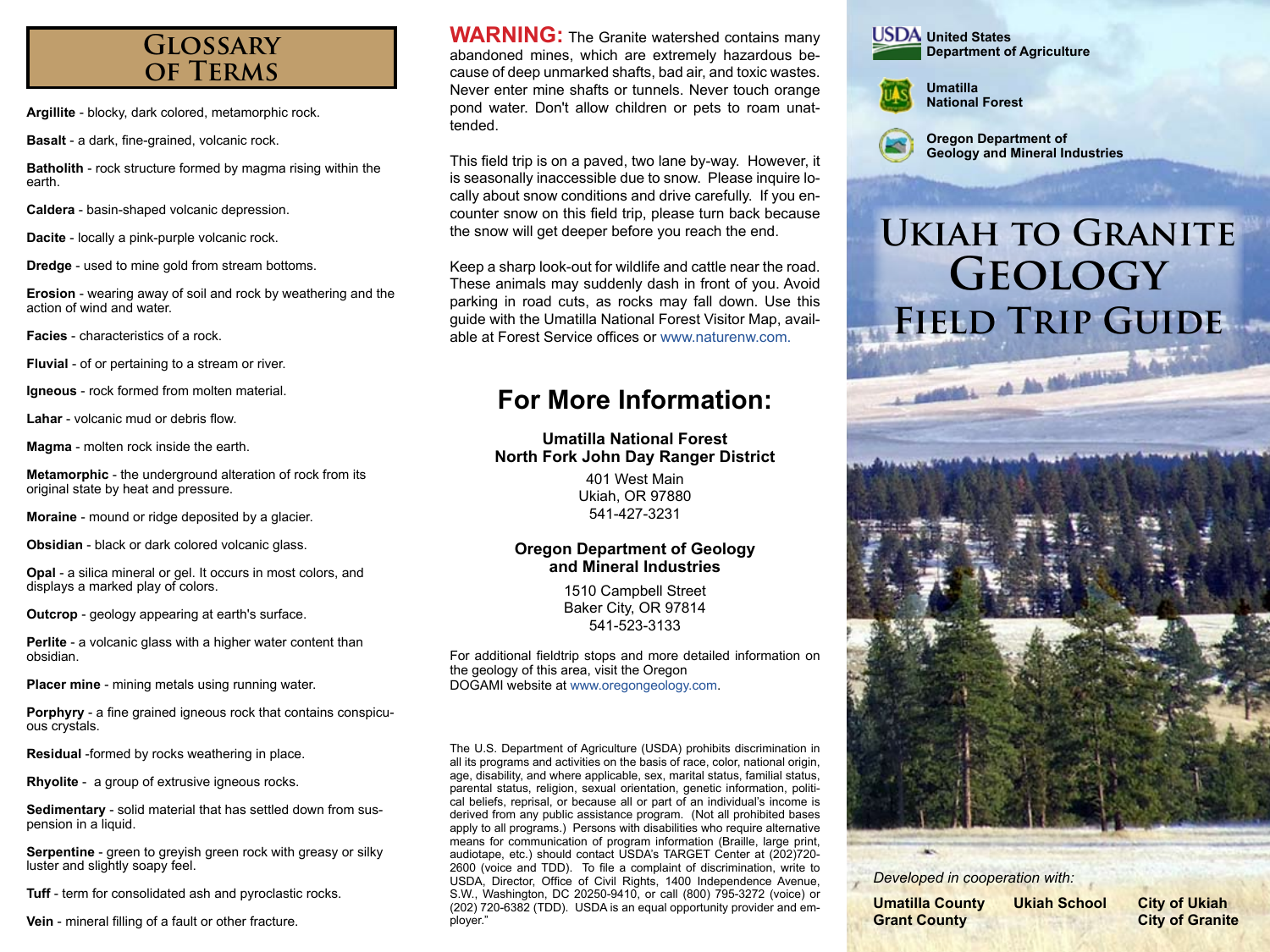

This field trip begins at the historic settlement of Ukiah and ends at the equally historic gold mining camp of Granite. Ukiah owes its existence to the inter-mixed grasslands and stands of Ponderosa pine atop a blanket of relatively recent (7,000 years ago) volcanic ash and older basalt lava flows. Granite owes its existence to the gold washed out of veins in the ancient basement rocks. Between the two, both in distance and in time, lies Tower Mountain; a large, heavily forested rhyolite volcano.

Over the last 100,000 years, volcanoes in the Cascade Mountains have erupted ash which has showered down onto the Blue Mountains. The last notable ash fall came from the formation of Crater Lake 7,000 years ago. Though there have been no earthquakes in recorded time, fluvial geological processes continue to shape the valley's streams and floodplains to this day.

Approximately 15 to 17 million years ago, some of the largest volcanic eruptions in earth's history covered the Columbia Plateau, including what are now Ukiah and the Camas Valley, with basalt lava. After the lava flows were emplaced, the valley was formed by a series of earthquakes which dropped the valley floor several hundred feet. The fault lines from these ancient earthquakes run along the north and south sides of the valley. Erosion from the surrounding mountains partially filled the valley, and formed the present flat benches and valley floor. Above the valley are a series of benches and plateaus which are dissected by steep canyons. A good view of this landscape is Bridge Creek Flats, which is visible to the west from the North Fork John Day Overlook. The landscape changes between field trip stops 3 and 4,

from flat benches dissected by steep canyons to eroded volcanic remnants and flows.

The Tower Mountain Volcano can be seen from the Camas Valley. It appears as a wide, low mountain on the eastern horizon. There are two small peaks to the north, and a long ridge to the south. Eruptions of dacite lava and volcanic ash began in the Tower Mountain area about 30 million years ago. Explosive eruptions from the central vent culminated in a large, caldera-forming ash-cloud eruption. The collapsed caldera covers an area of about 40 square miles and the light colored tuff that erupted from it is very visible in the road cuts.

The Tower Mountain eruptions took place during the Paleogene period of geologic time, approximately 24 million to 65 million years ago. There were additional eruptions at other locations during this period, and this field trip moves in and out of Paleogene volcanics from MP (milepost) 16.8 until its end.

At Crane Flats Trailhead, the view is across Paleogene volcanics to the Elkhorn Mountains. Past Crane Flats, the road dips into the gold bearing basement rocks of Granite Creek. These rocks are called the "basement" because they are the oldest rocks, the ones upon which everything else is built. In this part of Northeast Oregon, the basement is made up of fragments of deep ocean floor and volcanic islands formed approximately 250 million years ago. The basement also includes younger granitic rocks, which



formed when hot, liquid magma intruded into the existing geology about 140 million years ago. The interaction of this hot intrusion with the existing basement formed the gold veins which gave Granite its start.

Indians, who first used the area, came to hunt, fish, and gather Camas roots. The Europeans hunted and fished, discovered gold in 1862, began raising livestock in the 1880s, and producing lumber in the early 1900s. Today, people use the area between Camas Valley and Granite for grazing, timber production, hunting, fish habitat, recreation, mining, and wilderness experiences. Geologic processes make these uses possible by creating fertile volcanic ash soils and shallow groundwater aquifers which sub-irrigate the floodplains.

# **How Soil, geology and forests are related**

Soil is the interface between the living and non-living parts of the forest. It is the material in which plants and trees grow. Top soil consists of weathered rock fragments, rotting wood, and leaves, mixed with microscopic plants and animals. The activities of the microbes prepare minerals in the rock and organic matter in the soil for the growth of plants.

Over thousands of years, the Blue Mountains have received wind borne volcanic ash from eruptions in the Cascade Mountains, 200 miles to the west. The addition of the ash allows the soil to hold more moisture. This added moisture has resulted in larger trees, a diversity of trees, and forests which cover a larger area. Generally, larch, true firs, lodgepole, and spruce grow in ash soils, while Ponderosa pine and Douglas fir grow in residual soils. Other factors are involved in determining which trees species grow in which soils, such as lodgepole releasing its seed after forest fires and spruce's preference for wetter sites.

Generally, all the forest soils will support trees if they can retain enough moisture for tree survival. When soils are too shallow and rocky to retain enough moisture, grasses and shrubs are common. It is an important responsibility of land managers to conserve the soil for future use.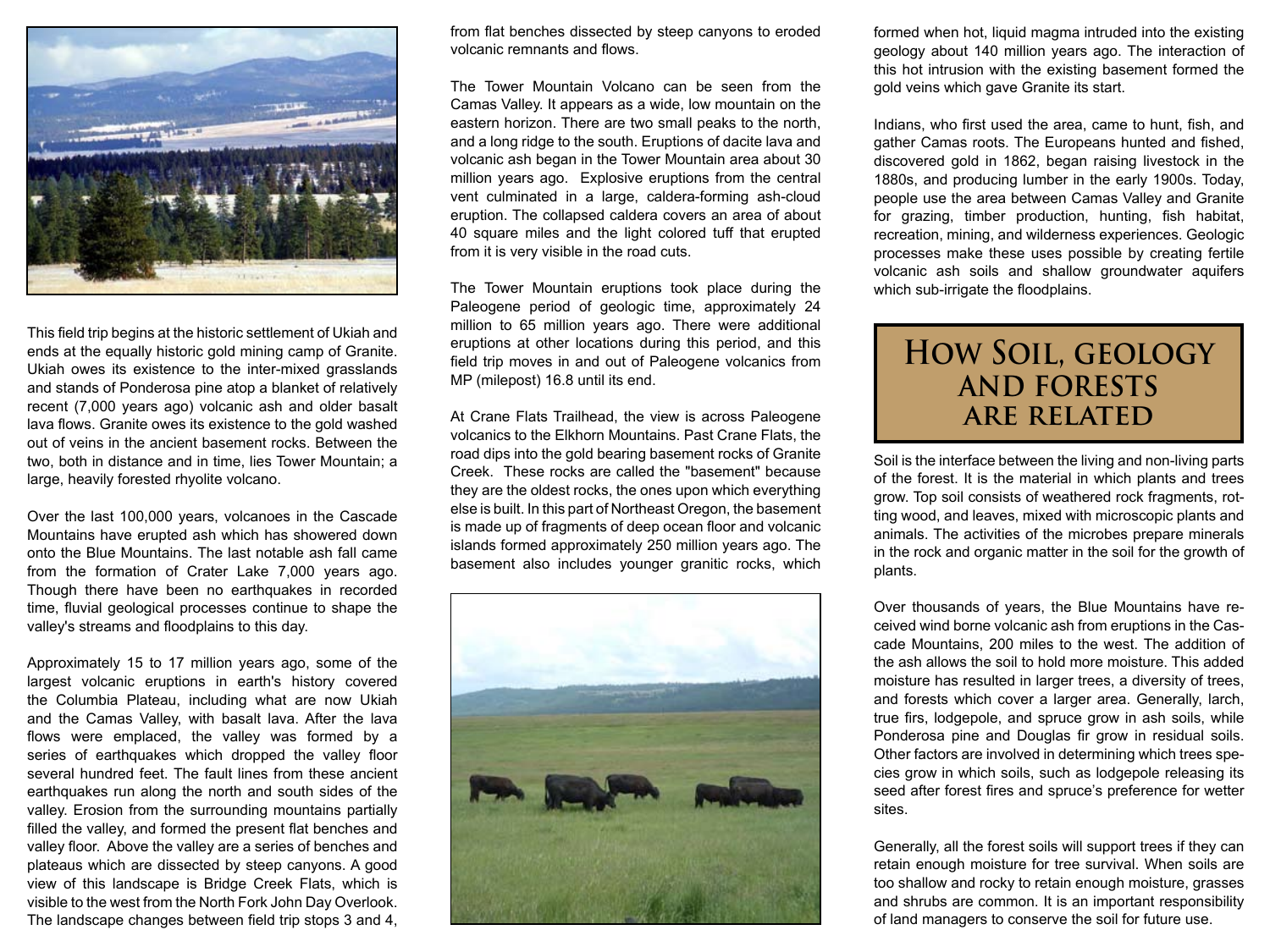## **Field Trip Stops**

*This 51-mile field trip begins in Ukiah at the city park on Main and Camas Streets. Head west 1.3 miles on Hwy 244, pass the Ranger Station (and public rest room), cross Hwy 395, and proceed 0.1 mile on Forest Service Road (FR) 53 -Western Route to Scenic Byway sign. Carefully U-turn into the turn out on the south side of road. Congratulations! You've successfully arrived at Stop 1. Reset your odometer to 0.0.*

**Stop 1, Milepost (MP) 0.0, Camas Valley Overview:**  Tower Mountain is visible 20 miles to the east. Open meadows in the valley contrast with the forested benches and mountains. Clay derived from weathered volcanic ash forms soil lenses in the meadows. Run-off water perches on these lenses, which supports vigorous grass and sedge growth. Return to the Ukiah park and turn right on Camas St. (FR 52). Remember, these are the last commercial services for 50 miles.

**Stop 2, MP 5.7, Bridge Creek Flats:** This stop is a gravel road to the right, marked with a binocular sign, where the paved road curves to the left. Park to view Flats and turn around to return to paved road. The topography here is formed upon Miocene age Columbia River Basalt (CRB) lava flows. The grassy meadow lands are used for cattle grazing in summer and winter habitat for approximately 2000 elk. The slopes between the flats support open Ponderosa pine forests.

**Stop 3, MP 14.4, North Fork John Day Overlook:** This turn out, on the right, is lined with boulders. To the south lies a deep canyon cut into CRB lava flows by the North Fork John Day River. The layer cake appearance of the canyonlands to the west results from the stacking of one lava flow atop another. Much of the foreground topography was formed by large scale landslides, which resulted from slope failures in the volcanic geology that underlies the basalt. At this overlook, the field trip enters timberland which burned in the 1996 Tower Fire. Seven miles to the west you'll see the prominent basalt plateau of Stop 2, Bridge Creek Flats.

**En route:** As you travel to Stop 4 the tour leaves the benches of the CRB lava flows and enters the volcanic landscapess of the Paleogene period.

**Stop 4, MP 17.3, Overlook of Tower Mountain:** This turn out, on left, is just past the saddle and OHV (offhighway vehicle) trail. Watch out for OHVs and oncoming traffic! The overlook provides a good view of the west margin of the Tower Mountain caldera. Look east, across 3 miles of ring-fracture rhyolite, at the eroded remnants of the old volcano's caldera (see cross section below). Walk east along the north shoulder of road 0.2 miles to view the outcrops above the road to the south. These outcrops are dacite porphery, a pinkpurple rock with pea sized feldspar crystals.

**En route:** At MP 20.9 the field trip enters the Winom Creek drainage. From this point to MP 26.8 the route passes through the Tower Mountain Caldera. The road cuts contain white ash flow tuff with isolated outcrops of grey perlite and weathered obsidian. The bare cone shaped outcrops along the route are small rhyolite volcanoes.



**Stop 5, MP 23.5, Winom Creek Road Cut:** Park to the left just past Winom Creek. Grey perlite and black obsidian can be found in the dark vertical band visible in road cut to the left. The ditch along side the outcrop has numerous rounded black beads. If the beads were translucent they would be considered 'Apache Tears.' Narrow seams of opaline quartz occur in the white rhyolite ash. Precious opal has also been found in the area. MP 24.6 is the east edge of the 1996 Tower Fire.

**Stop 6, MP 28.5, View lahars near White Creek:** Just past creek, enter turnout on left in front of road barricade. Small, orange, weathering-zones are partially petrified logs that were carried along by the debris flows. Carbonized rinds indicate that the debris flows were hot. From MP 36 to MP 46, most of the land to the west of the road is managed as wilderness. At MP 41, FR 52 meets FR 51. Bear right on FR 51 and head south towards Granite. The road cuts through several moraines between MP 41.9 and 44.7. The North Fork John Day campground at MP 42.6 has rest room facilities. FR 51 turns into FR 73 at this campground. Continue south on FR 73 to Granite.

**Stop 7, MP 44.8, Crane Flats Trailhead:** Turn right into the trailhead parking area. Gold dredged in this area may have eroded from lodes exposed within the Bald Mountain Batholith. The Bald Mountain Batholth forms the core to the Elkhorn Mountains to the east. High alpine vegetation, open meadows and intermixed spruce and lodgepole pine are visible.

**En route:** As you travel on to Stop 8, you enter the Granite Creek drainage and the gold bearing "basement" rocks.

**Stop 8, MP 47.6, Contact between Bald Mountain Batholith and Elkhorn Ridge Argillite:** Park on the left at MP 47.7, in front of barricade, and walk north on shoulder 0.1 miles to road cut. The granite from the batholith is rounded with a rough surface, while the argillite is smooth and blocky. A fragment of metamorphosed serpentenite is caught up along the contact. A composite quartz vein is exposed in the road cut. The quartz-filled sheer zone also contains pyrite. There are active and inactive mines in this area.

**En route:** As you travel on to Stop 9, at MP 48.3, visit the interpretive sign for the Independence Mill ruins. There is a turnout on the left for parking.

**Stop 9, MP 49.9, Confluence of Granite and Boulder Creeks (Ah Hee Diggings or Chinese Walls):** Turnout area is to the left next to the prominent rock. Walk south on east shoulder 0.2 miles to see walls among lodge pole pines. Stream channel has been mined at least three different times:

1st - shortly after gold was discovered in 1862

 2nd - by Chinese placer miners around 1870-1900 3rd - by mechanized dredges in the mid 1900's. Remains of the intricately stacked "Chinese Walls" are visible in this area. These rocks were stacked to be out of the way of hand mining between the walls. Please respect this historic site.

This field trip ends at MP 51.5. Commercial services are available in the town of Granite. You can now travel back to Ukiah on this route or chose from several alternative routes home.